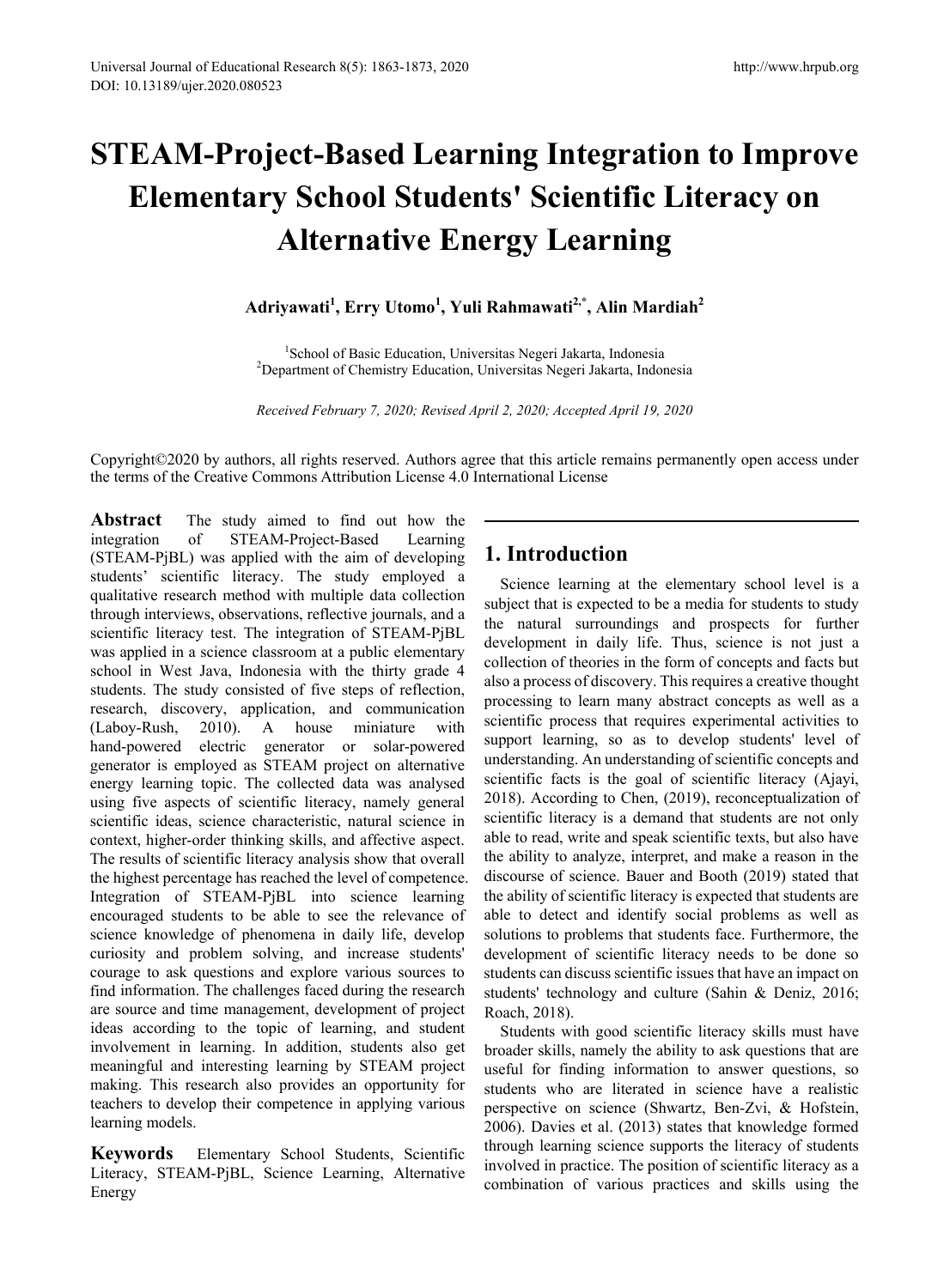process of doing, producing, and developing scientific understanding (Buchholz & Pyles, 2018). Thus, the education sector is currently required to be able to develop scientific literacy so that students are able to make effective knowledge-based decisions and able to apply the concepts of knowledge they learn to solve problems that occur in real life (UNESCO, 2005; Murcia, 2007; National Research Council (NRC), 2012). One comprehensive survey assessing the achievement of scientific literacy internationally is the PISA (Program for International Student Assessment). PISA survey results in 2018 showed that the level of achievement of scientific literacy of Indonesian students is still low; Indonesia ranked 72 out of 77 countries (OECD, 2019).

Some factors that may cause the low scientific literacy of Indonesian students are students not accustomed to being given questions in the form of discourse and learning processes that do not support the development of student literacy (Siagian, Silitonga, & Djulia, 2017). Conventional learning that has been applied for a long time in Indonesia makes students difficult in opinion, so it limits the development of students' critical thinking skills. Recently, the task of the teacher is not only to transmit knowledge, but also to be able to reflect on themselves and apply various learning methods which support students to develop the required skills (Rahmawati & Taylor, 2015).

One of learning approaches that can be applied to overcome the problem description is the Science, Technology, Engineering, and Mathematics (STEM) approach. The STEM approach which later developed into STEAM which is applied in science learning provides opportunities for students to be able to develop scientific literacy. Research on the integration of STEAM in learning has been widely carried out in Indonesia and has a variety of implications, including research conducted by (Ridwan, Rahmawati, & Hadinugrahaningsih, 2017) showing that the STEAM approach can develop higher-order thinking skills, collaboration, argumentation, and creativity in participants students. The results of the study (Afriana, Permanasari & Fitriani, 2016) revealed that STEM integrated Project Based Learning (PjBL) can increase student interest in learning, develop scientific literacy, and give students the opportunity to solve problems in real life and support future careers. The results of the study meet the indicators of one aspect of scientific literacy proposed by (Shwartz, Ben-Zvi, & Hofstein, 2006), namely high-level learning abilities. Therefore, the STEAM approach can be applied in learning to improve scientific literacy in students.

Science learning in accordance with the STEAM approach can be done with the PjBL (Project Based Learning) learning model. The PjBL learning model emphasizes contextual learning through complex activities such as giving students freedom to explore and plan learning activities, carry out collaborative projects, and ultimately produce a product (Rais, 2010). Chen and Yang (2019) state that in project-based learning students learn through projects to get the actual product. In addition, the teacher also oversees the project making process to ensure that each student is actively involved in carrying out the project activities. The role of the teacher is very important in learning topics where students learn to carry out research projects and design an innovative work (Vossen, et. al., 2019). The PjBL integrated STEAM approach is carried out with learning that produces a product by applying the STEAM principles (Science, Technology, Engineering, Arts, and Mathematics) in making projects.

The topic of Energy is one of the topics of science learning at the elementary school level in the 2013 curriculum. Çoker, Çatlioǧlu, and Birgin (2010) state that energy is a scientific concept that has wide application in life because it occurs in various forms, such as light, sound, electromagnetic, heat, potential, gravitational and kinetic energy and it can be transformed into alternative forms of energy needed by humans. Energy is an effort or force carried out in daily life and it has an effect that can be observed by students. Current energy infrastructure is unsustainable due to a high dependence on fossil fuels, highlighting the need to develop sustainable energy (Yüksel, 2019). Thus, it is important for elementary school students to learn about renewable energy sources. Therefore, this topic is important to help students to understand the concept of energy and the need for environmental sustainability. Thus, the development of scientific literacy on the concept of energy needs to be done, which is in view of the diminishing availability of energy (Merritt, Bowers, & Rimm-Kaufman, 2019).

In preliminary research in SD Negeri Aren Jaya XVIII shows the value of the national standard school examinations 2018/2019 academic year in science subjects, only 1% of the number of students scored in the range of 90-99 and 65% in the range of grades 80-90, as many as 34% received the lowest score below the minimum completeness criteria. Classroom observation results show that there are still many students who have not been able to describe scientific ideas about alternative energy correctly and how to save energy. Based on the description above, the researchers are interested in applying the STEAM-PjBL learning model in science learning to the topic of energy as a solution to develop scientific literacy so students are able to analyze and understand ways of producing and saving energy used in everyday life.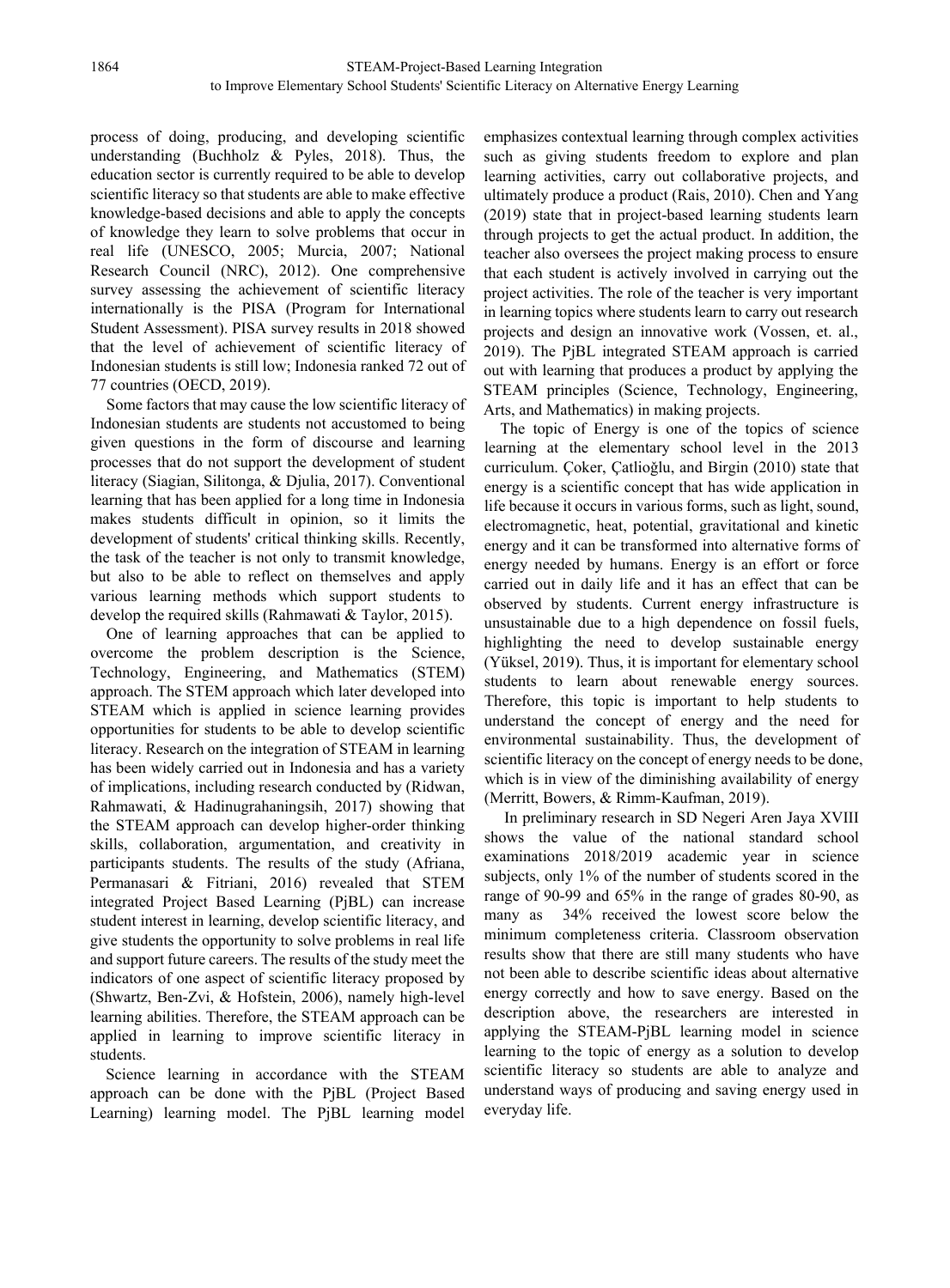# **2. Research Methodology**

The aim of study was to analyze how the integration of STEAM-PjBL into science learning develops students' scientific literacy. The study employed a qualitative method with multiple data collection of reflective journal, classroom observations, interviews, and a scientific literacy test on alternative energy topic. The study was held ten times across a five weeks period. The study consists of three stages of preliminary stage, the implementation stage, and the final stage. While the integration of STEAM-PjBL was implemented through five stages of learning, namely reflection, research, discovery, application, and communication (Laboy-Rush, 2010) as seen as the following figure 1.



**Figure 1.** Learning Steps of STEAM-PjBL

#### **2.1. Participants**

The study involved the thirty grade 4 students consisted of 18 male and 12 female students at a public elementary school in West Java, Indonesia.

#### **2.2. Data Collection**

The study was conducted in three stages, namely preliminary, implementation, and final stage. In the preliminary stage, researchers conducted initial research by conducting semi-structured interviews with teachers and students to determine students' motivation and academic abilities as research subjects. In addition, researchers formulate a scheme of work by adapting the STEAM-PjBL by learning scheme (Laboy-Rush, 2010) and compile research instruments, such as STEAM project assessment guides and rubrics, compilation of scientific literacy test questions, observation guides, reflective questions of student journals, and compiling student interview questions to obtain information regarding the application of STEAM-PjBL integration learning and the development of students' scientific literacy. In the implementation phase, the researchers carried out learning, students are divided into five groups with six students in each group and each group was given the opportunity to determine the group leader. Researchers guide students in determining the product, work steps, time of making, making reports, and presentations. Whereas in the final stage, researchers reduce, analyze, interpret, and draw conclusions based on data collected through field notes, reflective journals, semi-structured interviews, and scientific literacy tests.

Reflective journals were written by students at the end of the learning exercise. Field notes were taken via direct observation of the students participating in the learning activities. The interviews took an average of 10 minutes using open-ended question with the aim to get the information on students' feeling, thinking, and their experience in relation to the integration of STEAM-PjBL and students' scientific literacy development. In addition, students completed a 90-minute science literacy test at the end of the project activity. The test was designed to assess the students' scientific literacy on alternative energy topic.

#### **2.3. Data Analysis**

Data analysis in qualitative research is carried out continuously until finished, so that the data is already saturated (Miles & Huberman, 1992). Data analysis was carried out through three stages, namely data reduction, data presentation, verification and conclusions. Data reduction is the selection of important data with the aim to simplify the rough data obtained from the field. The research data was analyzed and coded by grouping nodes, selecting, focusing, and deleting unnecessary data based on five categories of science literacy by (Shwartz, Ben-Zvi, & Hofstein, 2006). The next step after reducing the data is to present in the form of graphics, images, and narrative text. The third step in qualitative analysis according to (Miles  $\&$ Huberman, 1992) is verification and conclusions. The results of the data that have been reduced and presented conclusions are made andt will not change again. It is verified to be adjusted with valid and consistent evidence in order to obtain credible conclusions. The conclusion is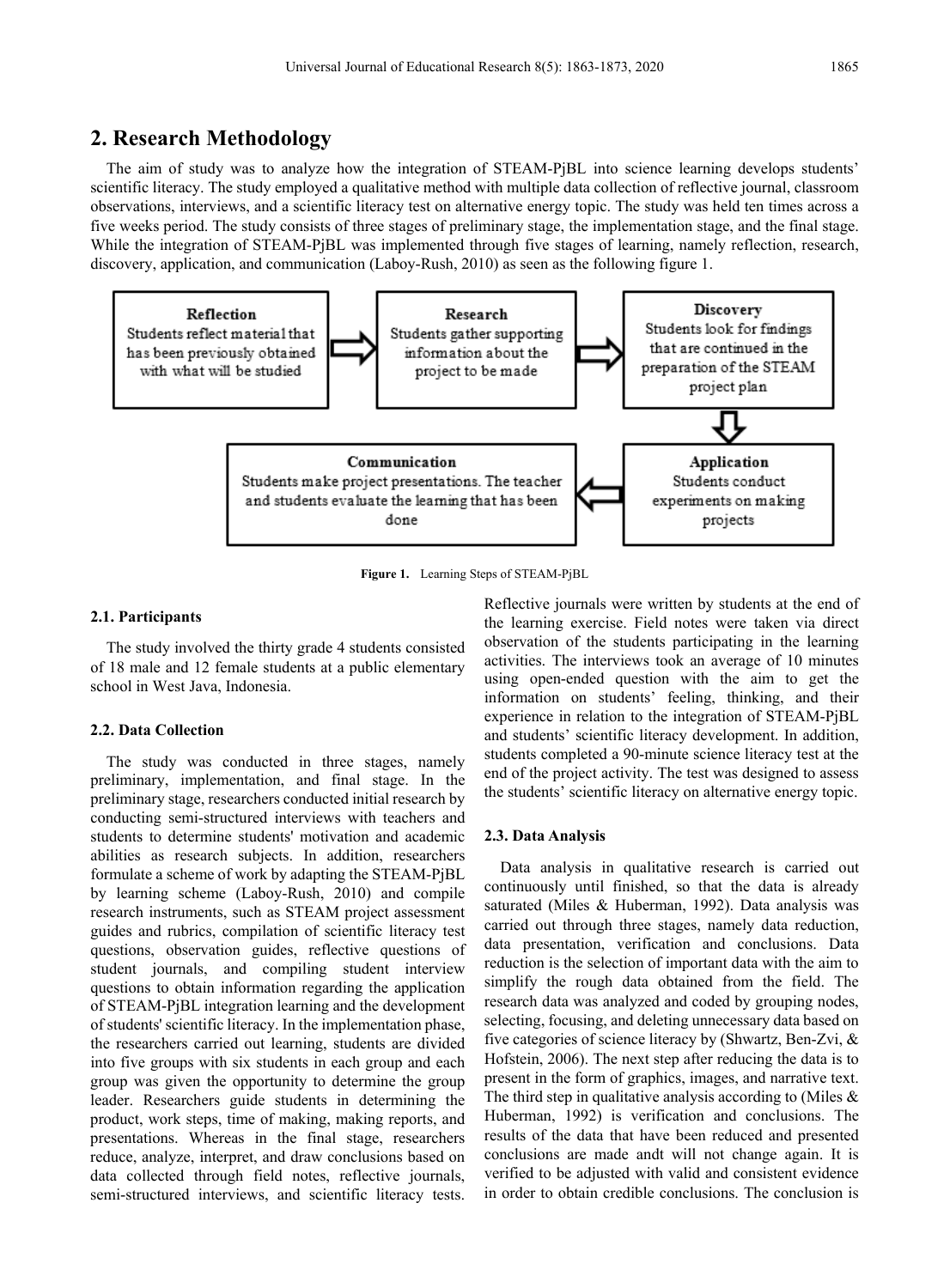drawn with the aim to determine students' scientific literacy development.

# **3. Results and Discussions**

# **3.1. The Integration of STEAM-PjBL into Science Learning**

The integration of STEAM-PjBL was implemented through five steps of learning adapted from (Laboy-Rush, 2010), namely reflection, research, discovery, application, and communication.

## 3.1.1. Reflection

The purpose of reflection stage is to bring students into the context of the problem and inspire students to begin investigating immediately. This stage also intended to link what is known and what needs to be learned by students (Laboy-Rush, 2010). In this study, the teacher stimulates students to reflect on the topic of energy by giving a number of fundamental questions that are relevant to students' daily lives. This is expected to be able to motivate students to be actively involved in learning and increase their curiosity. To attract students' interest, in the following figure 2 shows the teacher conveys learning material using video and picture media to make it easier for students to understand alternative energy as a whole with discussion and question and answer activities to examine the scientific context.



**Figure 2.** The Teacher Introduces the STEAM-PjBL approach in Energy Learning

At first the students seemed confused because the implementation of STEAM approach was the first time for them, when they saw the teaching aids described by the researchers, the students seemed enthusiastic and asked many questions about alternative energy, solar panels, and simple power plants, they were very interested in the project activities. The STEAM project development plan is carried out in groups consisting of 6 people for each group and chaired by one of the student selected in the group leader voting, the teacher and observer help to form the group.

# 3.1.2. Research

At this stage, students are given activities in the form of tasks regarding information and discussion related to learning material to support the project activities that will be carried out. In this stage the teacher's role is to guide and direct students to take sources of correct and relevant information that includes a collection of facts, definitions. concepts, and scientific theories related to the material.

The second stage is the form of student research. The teacher provides science learning, chooses readings, or other methods to gather relevant information sources. The learning process takes place more during this stage, the progress of learning of students concretizes an abstract understanding of the problem. During the research phase, teachers more often guide the discussion to determine whether students have developed conceptual and relevant understanding based on the project.

In this study, the teacher guides students in learning science, collects information related to science, technology, engineering, arts and mathematics (STEAM), discusses about electrical circuits and determines STEAM projects. In designing the project implementation and product determination stage, the teacher gives challenging questions about the process of work steps, several times students ask about the work steps with the suitability of the product they choose. The students understand the working principle and STEAM project work steps then they determine the STEAM product they will make up, group 1 and 2 decided to make solar panel power plants, while group 3,4, and 5 decided to make hand power plant. This stage presents its own challenges for students to creatively apply knowledge about science into real problems in everyday life.

The observations showed that students listened to the lessons delivered at the first few meetings well and gave a positive response to the learning activities provided. This can be seen from how they pay attention to the teacher's presentation and the interactions between the teacher and students by asking questions about matters related to learning topics. Exposure of material through power point media facilitates students' scientific literacy skills; it is known that students are able to mention renewable energy names.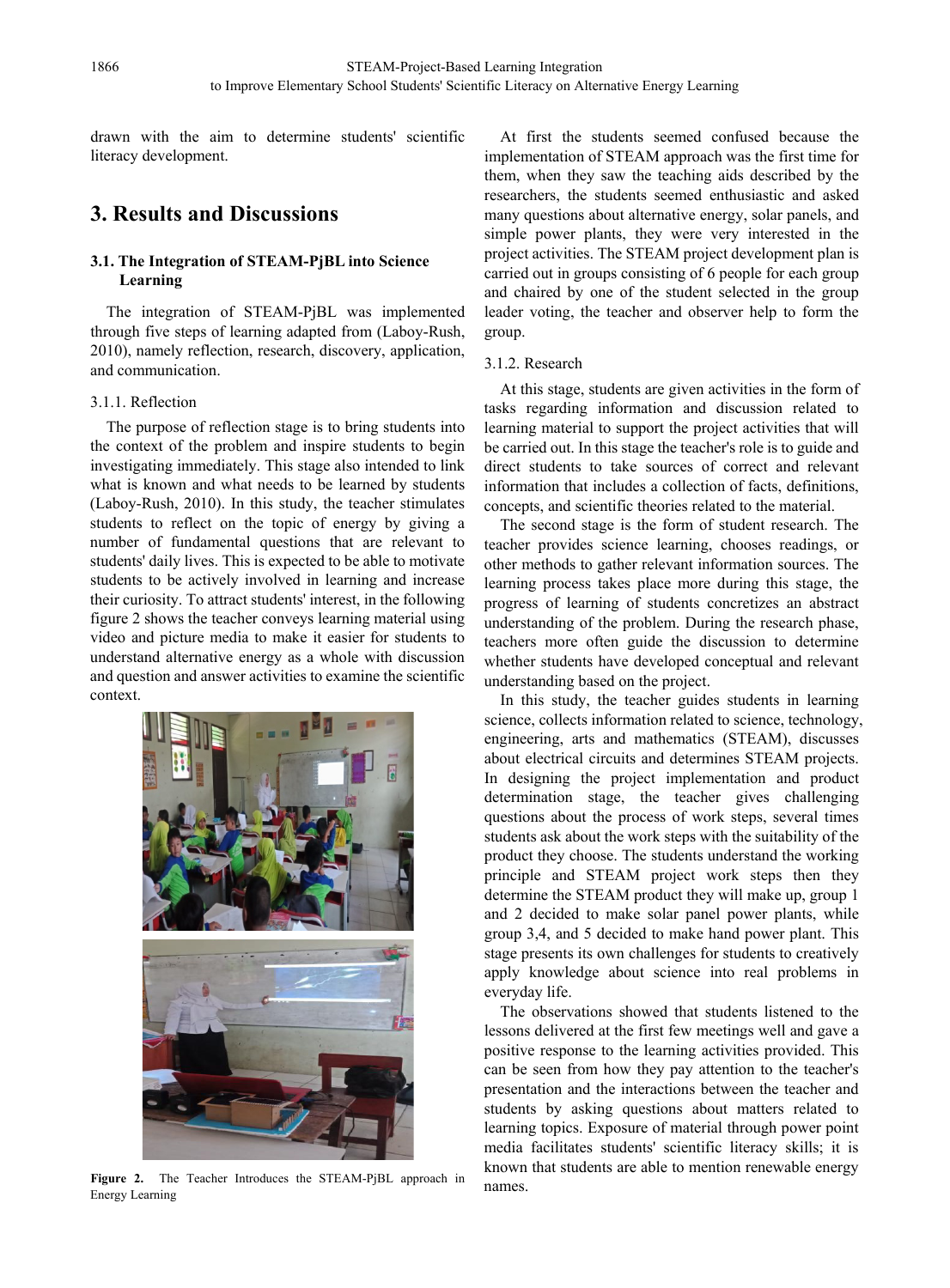*"What kind of energy that can be used as an alternative power plant?*

*Solar, wind and water energy"*

## **(Reflective Journal of Students 17 and 30, 19 August 2019)**

*"Mention examples of power generation devices from alternative energy?*

*Windmills, water dams, and solar panels"*

**(Reflective Journal of Student 28, 19 August 2019)**

### 3.1.3. Discovery

This stage aims to bridge the research and information that is known with project planning. Learners are entitled to the learning process and identify information that is still unknown. Some STEM project models divide students into small groups to provide solutions to problems, to collaborate and cooperate with other members in the group.

In this study, the teacher guides students in developing project schedules and work steps, before the teacher reviews the learning at the previous meeting. Through the video media the teacher gives sample material examples of hydroelectric, geothermal, wind energy, each of which is studied by students by viewing the dam video as one of the hydroelectric power plants, windmills on the wind power plant, PT Sevron video as the generator geothermal electricity and several other videos to support students' understanding of alternative energy. Through the instructional tool made by the teacher, students are introduced to the coil's reaction to the magnet which causes the attractive force of the magnet that generates electricity. The teacher explained how the process of absorbing solar thermal energy in solar panels through a photovoltaic system that converts solar energy into electric current. In solar panels there are n-type and p-type silicomes used to form an electric field. The semi-conductor moving from the n-type will form a positive pole and the semi-conductor of the p-type will instead form a negative pole. Some students ask to repeat the explanation by showing a battery and then examine the positive and negative poles of the battery.

*"What difficulties do you feel in making alternative energy projects?*

*Sometimes I find it difficult to think how a magnetic field can produce electricity"*

### **(Reflective Journal of Students 20, 19 August 2019)**

*"What do you think of project-based learning?*

*With the help of group member, I was able to discuss in determining the steps of making projects in various ways"*

### **(Reflective Student Journal 18, August 19, 2019)**

The teacher provides enrichment material to respond to the difficulties; students understand the concept of renewable energy that occurs in hydroelectric power plants, solar, solar, steam, geothermal, wind. Some students have been able to answer correctly, only a few pointed out small

mistakes such as mistakes in writing concepts, and elements of petroleum and alternative energy. The meeting ended with an introduction to the STEAM project and the teacher gave an assignment to explore alternative energy that would be created by students. The teacher facilitates students to find out and think further about the completeness of the experimental procedure in making the STEAM product that they have specified.

The next stage students write the draft work steps on the worksheets provided. Group 4 writes the tools and materials needed such as magnets, coil wire, used CDs, markers, containers, solar panels, boards, used cardboard, rubber bands and other accessories. Students write the steps of work even though not perfect; this stage provides a challenge for students to know that electricity can be created with a simple scale. Other groups also prepare the same thing. STEAM project making is carried out in four stages, namely designing, preparing the material, project making, and presentation.

# 3.1.4. Application

At the application stage the aim is to test the product / solution in solving problems. In some cases, students test products made from predetermined provisions, the results obtained are used to improve the previous step. At this stage, students learn a broader context outside of STEAM or link between STEAM disciplines.

The implementation phase of the project of making hand power and solar power generation products is a real experimental process. Students can apply and examine why electrical energy is created, this activity also greatly motivates students to face difficulties and make them think creatively about alternative energy and use their initial knowledge to solve problems. This is evidenced by the following conversation quote.

#### Quotation 1

*Student 9: Ma'am, may I look for other materials to replace coil and magnet?*

*Teacher: Of course you can, what is your idea for a substitute?*

*Student 9: Ma'am, I have a used fan, my father said there are south and north poles as you explained about coil and magnet winding, can it be used?*

*Teacher: Of course it can be used, we still use the coil to change the coil in the fan to produce DC*

*Student 9: Wow, I'm really interested, ma'am, and want to know if a fan can actually generate electricity Teacher: Let's try it!*

The results indicated that STEAM learning in the project making stimulates the students' ability to discover new things. This shows that the integration of STEAM-PjBL encourages students' critical thinking in finding new general scientific ideas (Rahmawati, Ridwan, Hadinugrahaningsih, & Soeprijanto, 2019).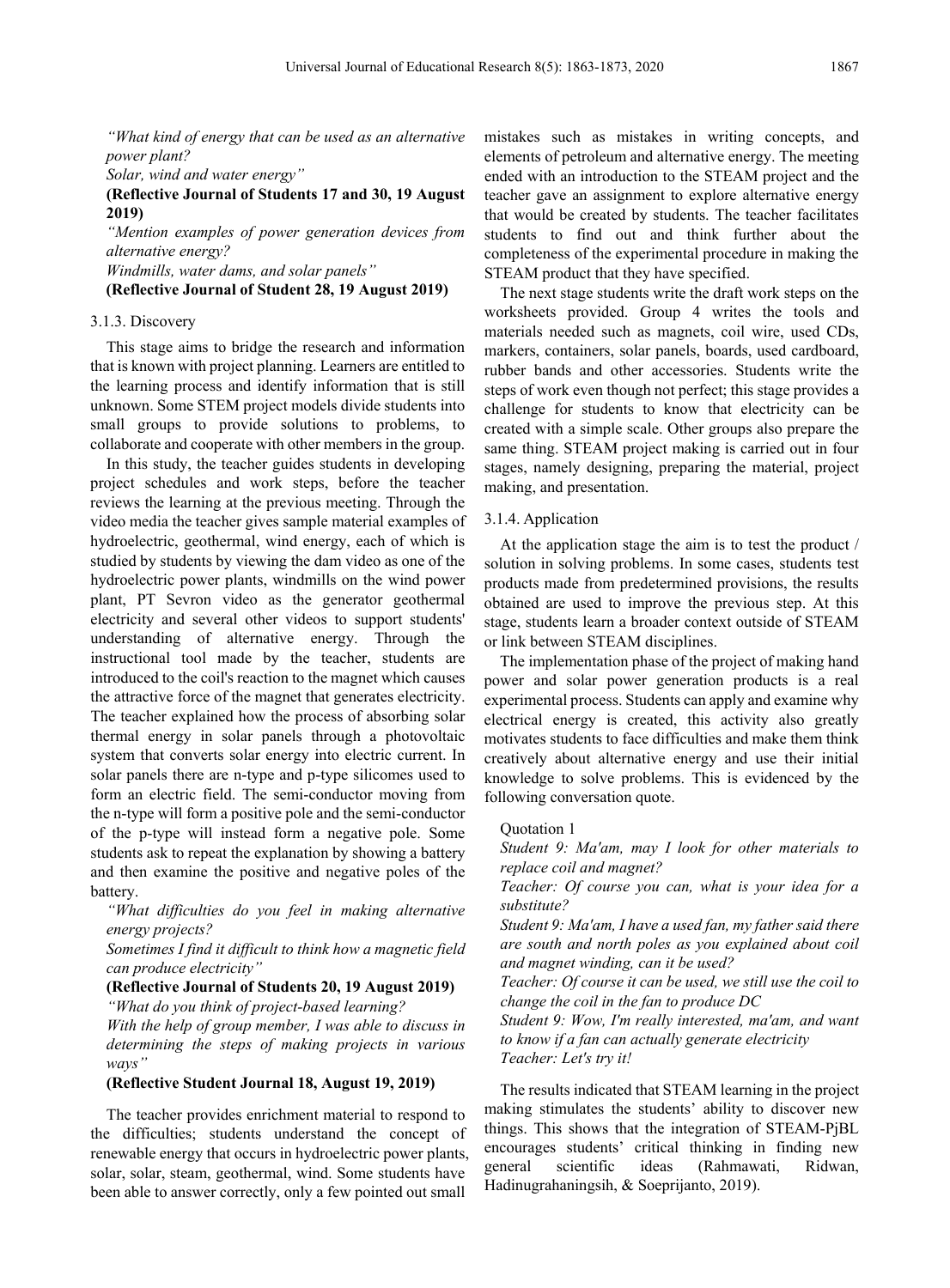



**Figure 3.** Students are enthusiastic in project making activity

*"I learned to assemble devices using cables. I understand how solar panels can produce electricity, but I don't understand how to make solar panels, when I grow up I want to try making it"*

# **(Reflective Journal of Student 29, 10 September 2019)**

*"I learned about the magnetic poles that produce force, the greater the force of attraction between the magnetic poles, the greater the electric current generated. I also study copper coil as an electrical conductor where electric current interacts with magnets. But when trying to bend a coil I need the help of a teacher, because I still don't dare to use the tool"*

**(Reflective Journal of Student 21, 16 September 2019)**

In the figure 3 above, it can be seen that students seem enthusiastic in project activities Alternative energy learning materials are very related to technology and techniques. So this STEAM project can arouse students' curiosity about something behind the phenomenon that occurs. Moving on from interest, dissatisfaction with the results obtained, curiosity to try something else brings students to be interested in exploring deeper.



**Figure 4.** STEAM Project for Hand and Solar Power Plants Made by Students

The project made by students in learning activities as seen in figure 4 already meet the STEAM criteria. Students have learned to make products with appropriate techniques, correct calculations, and use their creativity to add artistic value to the product. Learning activities undertaken make students enthusiastic about learning, which is because students can produce a product based on collaboration between group members. The STEAM integration into the project that has been made is as follows:

|  | Table 1. STEAM Integration on Hand and Solar Power Plants Project |  |  |
|--|-------------------------------------------------------------------|--|--|
|--|-------------------------------------------------------------------|--|--|

| <b>Science</b>                         | Technology                                            | Engineering                                                         | Art                                                      | <b>Mathematics</b>                                                         |
|----------------------------------------|-------------------------------------------------------|---------------------------------------------------------------------|----------------------------------------------------------|----------------------------------------------------------------------------|
| The concept of<br>alternative energy   | Making a hand and<br>solar power plants<br>technology | Tools design making                                                 | Decorate the product<br>based on students'<br>creativity | Time calculations in<br>making tools                                       |
| The concept of<br>electricity Learning |                                                       | Connect the appropriate<br>electrical circuit to turn on<br>the LED | Making a home<br>miniature                               | Mathematical concepts to<br>find the right size for each<br>required field |

|  | <b>Table 2.</b> Student Project Assessment Results |  |
|--|----------------------------------------------------|--|
|--|----------------------------------------------------|--|

| <b>Group Name</b> | Planning | <b>STEAM Product Results</b> | Report | <b>Total Score</b> | <b>Assessment Criteria</b> |
|-------------------|----------|------------------------------|--------|--------------------|----------------------------|
| Group 1           | 25       | 40                           | 25     | 90                 | Very Good                  |
| Group 2           | 20       | 35                           | 25     | 80                 | Good                       |
| Group 3           | 20       | 35                           | 20     | 75                 | Good                       |
| Group 4           | 25       | 40                           | 23     | 88                 | Very Good                  |
| Group 5           | 20       | 35                           | 28     | 78                 | Good                       |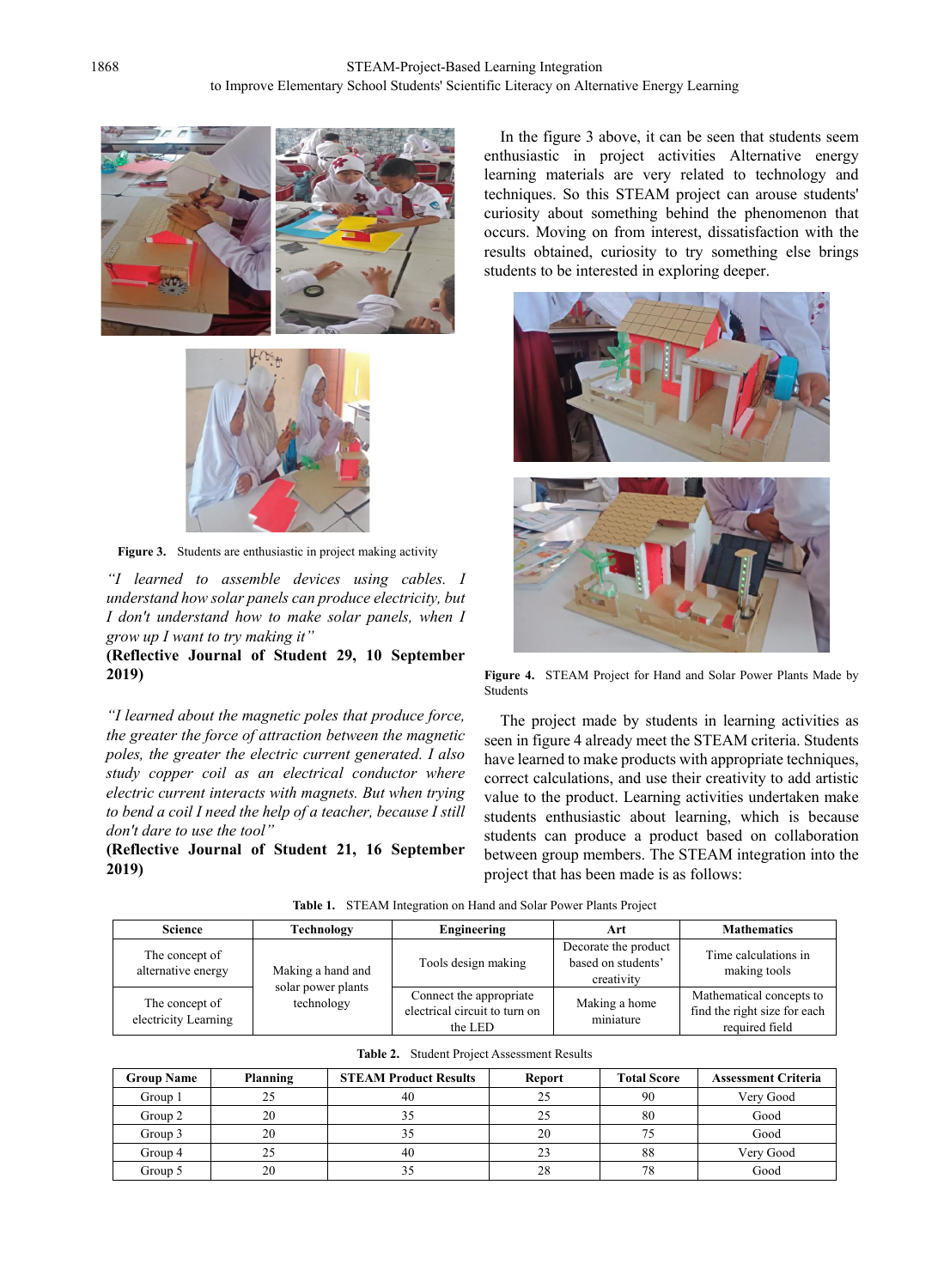Then, projects that have been made by students are assessed using the assessment rubric. The student project assessment rubric is divided into three dimensions, namely planning, STEAM product results, and reports.

Assessment results show that the average value of the product obtained by students is classified as good categories. This is because the students have successfully completed making the product according to the design, fulfilling the STEAM components, and have a clear linkage to the concepts of electricity and energy.

### 3.1.5. Communication

The communication stage is the final stage and the stage that has an important role in the learning process (Laboy-Rush, 2010). This stage provides the opportunity for students to present both project results and observations. Presentation is an important step in the learning process to develop communication and collaboration skills as well as the ability to accept and apply the views of others. Figure 5 below shows the students' presentation activities about the alternative energy project they have made.





**Figure 5.** Students Presentation of STEAM Project

*"I learned how to sketch a solar panel house, I can assemble the electrical wires and I put the solar panel separate from the house unlike what my teacher practiced, I saw it on YouTube that a number of solar panels are placed beside the house"*

**(Reflective Journal of Student 6, 24 September 2019)** *"I made solar panels that were connected to mobile phones, my father bought additional materials as an energy storage device, and we were successful"*

**(Reflective Journal of Student 2, 18 September 2019)**

This is in accordance with the reference that transdisciplinary in project-based learning will lead students to have a deeper understanding and enable them to solve complex problems in real life (Chen & Yang, 2019). Students can learn to collaborate with interdisciplinary teaching strategies, have curiosity through learning STEAM based projects. When students are involved in learning, students are better able to develop skills and knowledge to reach the highest potential of students (Yamamoto & Houghton, 2011). Furthermore, Taylor (2016) argues that STEAM education aims to build students who are creative, ethical and smart and become communicative designers in making decisions. The value of creativity and art based on STEAM learning enhances students' skills in creative-cognitive thinking so that there are no subject learning boundaries but merges into one complementarity between disciplines.

## **3.2. The Analysis of Students' Scientific Literacy Development**

Students' scientific literacy was observed by the researchers using the five criterias by Shwartz, Ben-Zvi, and Hofstein (2006). The development of students 'scientific literacy skills was assessed by the ability of students to think scientifically using appropriate ideas about energy and to apply the concepts to daily life. The literacy test was developed to assess the conceptual understanding of energy in contexts related to everyday problems and the environment to stimulate higher-order thinking skills. The overall achievement level of scientific literacy is shown as the figure 6 below.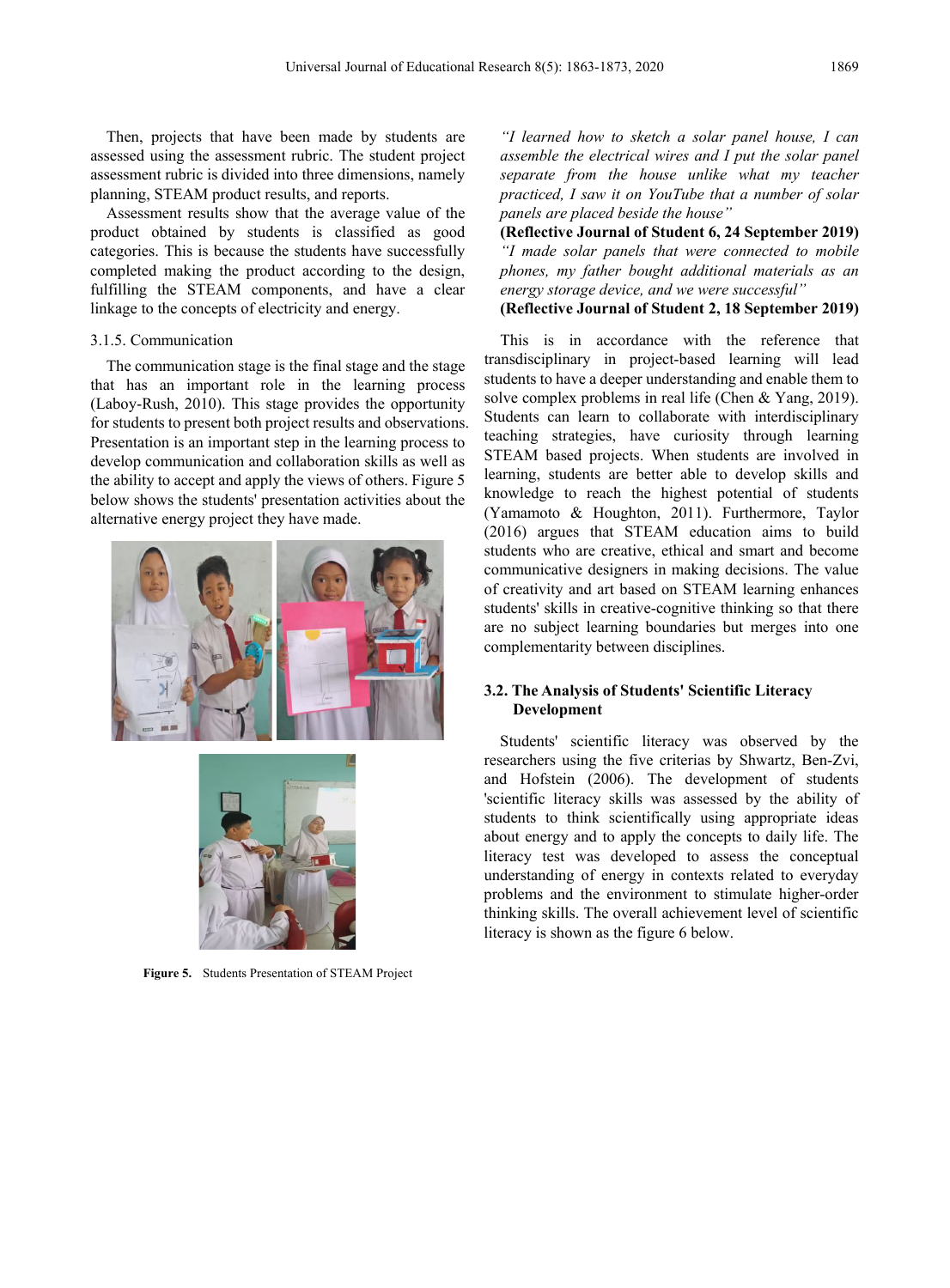

**Figure 6.** Students' Scientific Literacy Test Results

The test results showed that the majority of the students demonstrated a competent (42%) or mastering (28%) level of scientific literacy, while a small proportion of the students could not define alternative energy concepts correctly, even after in-depth explanations were provided. Most of the students demonstrated a good conceptual understanding of energy. They understood the process of making simple hand and solar power plants and could predict products formed from solar cells, coils, and magnets. The following is a discussion of the results of students' scientific literacy analysis in five categories by Shwartz, Ben-Zvi, and Hofstein (2006).

## 3.2.1. General Scientific Ideas

Aspects of general scientific ideas are aspects that measure students' ability to conduct scientific investigations, make generalizations of findings, and propose theories to explain natural phenomena and use knowledge to explain phenomena (Shwartz, Ben-Zvi, & Hofstein, 2006). In this study, the development of general scientific idea skills in students is marked by the ability of students to discuss and analyze the source of problems, conduct scientific investigations, and overcome problems related to alternative energy, until they can make decisions with the guidance of the teacher. The STEAM-PjBL implementation stimulates students' curiosity to develop more deeply in order to build their scientific understanding.

*"What are the alternatives that can be used as electricity generator?*

*The wind can be used as a power plant to turn on lights at home"*

#### **(Interview of Student 1, 19 August 2019)**

*"The copper coil used to produce this magnetic field is also found in fan, right? I've seen it, when I open the burning fan, it turns out the coil inside is burning"* **(Classroom Observation, 22 August 2019)**

The results of the above study indicate that students are able to carry out simple scientific investigations through the results of their observations of their experiences in daily life. In addition, the results of the study also indicate that students are able to solve problems through understanding the concept that wind can be used as a source of electricity generator. This is in line with the opinion of Ridwan, Rahmawati, Nurbaity, and Hadinugrahaningsih (2017) who revealed that transdisciplinary learning that is accompanied by an evaluation of students' scientific literacy in project-based learning can develop students' skills in solving problems that occur in students' daily lives.

# 3.2.2. Science Characteristic

Science characteristics were explored in topic of energy. Students who have good scientific literacy can understand that alternative energy knowledge is needed to explain, energy is something that can be assessed scientifically as usual in life. This knowledge is part of science learning delivered with the aim of providing an understanding of alternative energy phenomena (Shwartz et al., 2006)

*"I can understand that energy will quickly run out if we use it continuously, so that energy needs to be renewed for the benefit of humans in everyday life"*

(Reflective Journal of Student 26, 5 September 2019)

*"It turned out that the electric shock is not dangerous because it has a weak power, even though I was very scared of electric shock, now I know that electric shock has a weak and high power"*

(Reflective Journal of Student 14, 5 September 2019)

The results of the above study indicate that students already have an understanding of the characteristics of learning materials about energy, especially regarding the importance of making alternative energy as an energy renewal to meet human needs. In addition, students also have an understanding of energy characteristics related to electrical conductivity which are categorized in two stun power forces, high and low. This proves that the application of STEAM-PjBL in learning alternative energy is able to foster opportunities for the development of creativity and innovation to solve real problems by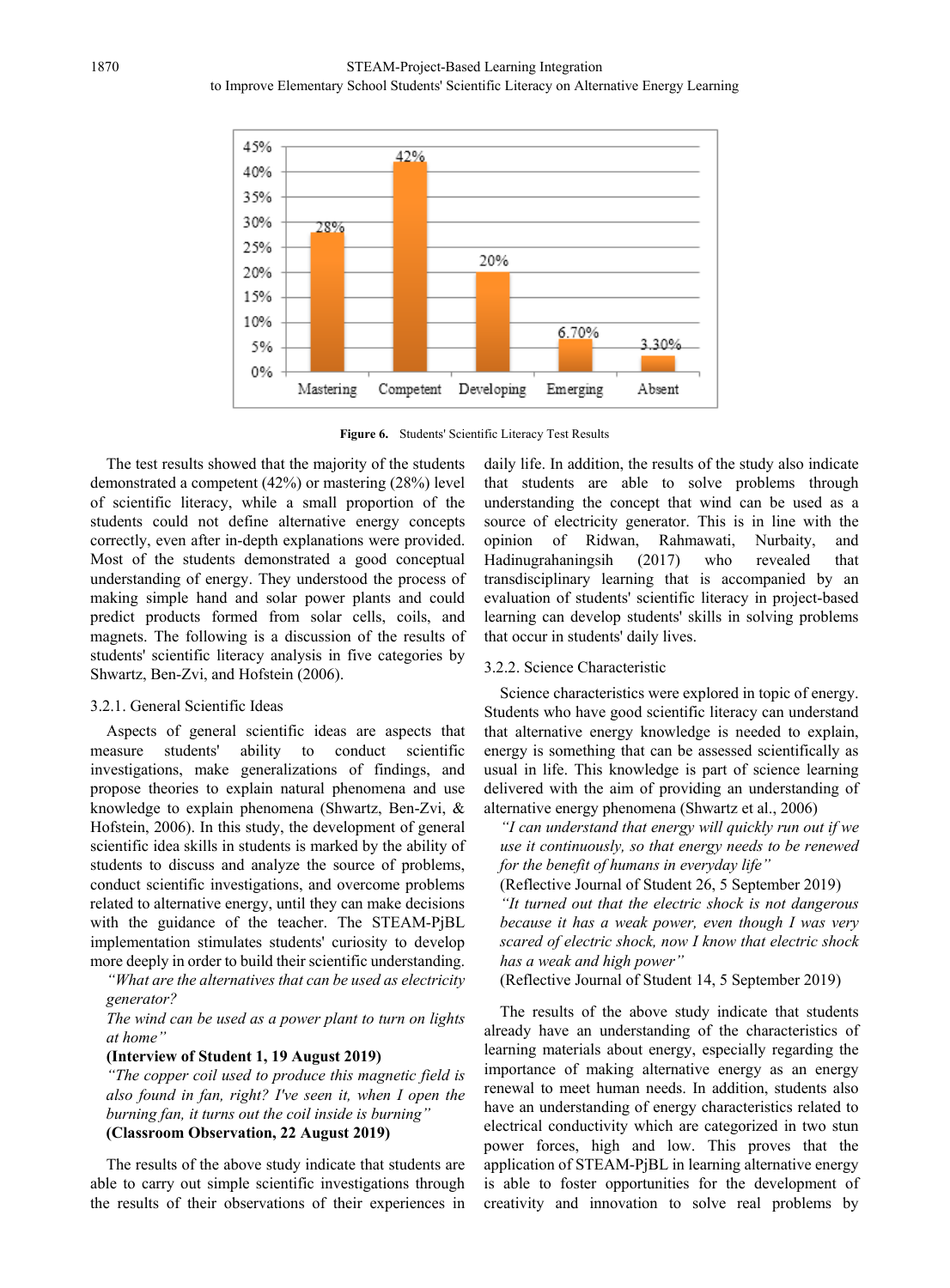applying the concept of learning (Erba, 2019). 3.2.3. Science in Context

The development of aspects of science in context of energy learning is characterized by the ability of students to discover the relationship between energy knowledge and its use in everyday life.

*"During my learning I learned the importance of electrical energy in daily life. I can also understand that magnets are used in electricity generation in petroleum power generators, magnets are also the driving energy for generators"*

(Reflective Journal of Student 5, 18 September 2019) *"In my opinion, by making projects, learning alternative energy becomes fun because we get real experience"* (Reflective Journal of Student 7, 10 September 2019)

*"Used fans can also be used for alternative energy for hand power"*

(Reflective Journal of Student 23, 19 September 2019)

Based on the data above shows that students already have the ability of scientific literacy in aspects of science in context properly, it means students have been able to see the relevance and usefulness of science, and use scientific knowledge to explain phenomena in everyday life. The application of STEAM-PjBL provides an opportunity for students to associate the concepts they learn with their daily lives that are characterized by the ability of students to explore components in the fan that can be used as components of a power plant project. This is in line with the contextual-based learning objectives of connecting learning with students' experiences in daily life and building new knowledge based on analysis and synthesis of students during the learning process (Hudson & Whisler, 2013). This proves that STEAM-PjBL as contextual based learning can create meaningful learning (King, 2012).

#### 3.2.4. High-Order Thinking Skills

High-order learning skills is an aspect of literacy that measure a person's ability to identify scientific issues, explain scientific phenomena, use scientific evidence, and evaluate the pros/ cons of debates (Shwartz, Ben-Zvi, & Hofstein, 2006). In this study, the development of high-order learning skills is seen through the ability of students to question something and relate it to the information they receive to find the answer.

*After students complete the project then present the results of the project. According to the teacher, the results of student presentations have been good even though sometimes elementary school students are still limited in delivering their presentations.*

*Teacher: What should be done to save energy in the future?*

*Student 8: There needs to be alternative energy at home such as solar panels as electricity generation when there is a power outage.*

(Researcher Fieldnotes, 24 September 2019)

*"In today's learning, some students have dared to ask various questions, student 7 asked their groups to decorate miniature power plant houses with car garages and student 8 also asked what if he made a large solar panel when he was an adult, because he was interested in alternative energy learning by using solar panels" (Researcher Fieldnotes, 24 September 2019)*

The results of the data above show the teacher can help students to build their own meaning and knowledge through students' metacognitive processes that are able to develop higher-order thinking skills (Rahmawati & Ridwan, 2017). The reference mentioned that students can develop critical thinking skills by asking questions, defining problems, examining evidence, analyzing assumptions, and considering other interpretations (Wade, 1995). This finding is in line with research conducted by (Rahmawati, Ridwan, Hadinugrahaningsih, & Soeprijanto, 2019) which shows that learning with the STEAM approach is able to develop students' critical thinking skills.

#### 3.2.5. Affective Aspect

Affective Aspects are shown through how students show interest, curiosity, and enthusiasm for learning. In this study, students expressed excitement when successfully creating their projects. The students enjoyed experiencing first-hand what they had previously only read and seen in books, as shown by the following interview below.

*"STEAM learning is very fun because it passes through various stages of discussion, making projects and the most exciting is making home creations, even though the results are less satisfying. However, it motivated me to try to be more perfect. I was very happy, it turned out that electricity could be created by me who was only an elementary school student, the materials used were easy to obtain and the instructions were easy to understand because the teacher explained it clearly. We learn through real practice, so that I can understand that energy is around us, we can use it, and we need to keep it from running out by making alternative energy"* (Interview of Student 10, 24 September 2019)

The interview results above show that the implementation of STEAM-PjBL gives a positive impression and provides a pleasant learning experience. In addition, students are also able to develop caring attitudes and responsibilities through project making activities. STEAM learning in a previous study conducted by Rikoon et. al. (2018) identified that motivation and perseverance in emotional skills have the potential to be fostered to increase achievement, motivation, and the ability to build cooperation between students. This is in line with research conducted by Steele and Ashworth (2018) stating that STEAM learning featuring humorous involvement and pleasure will expedite student construction projects. The whole program is designed as a whole in multidisciplinary integrated STEAM learning through the creation of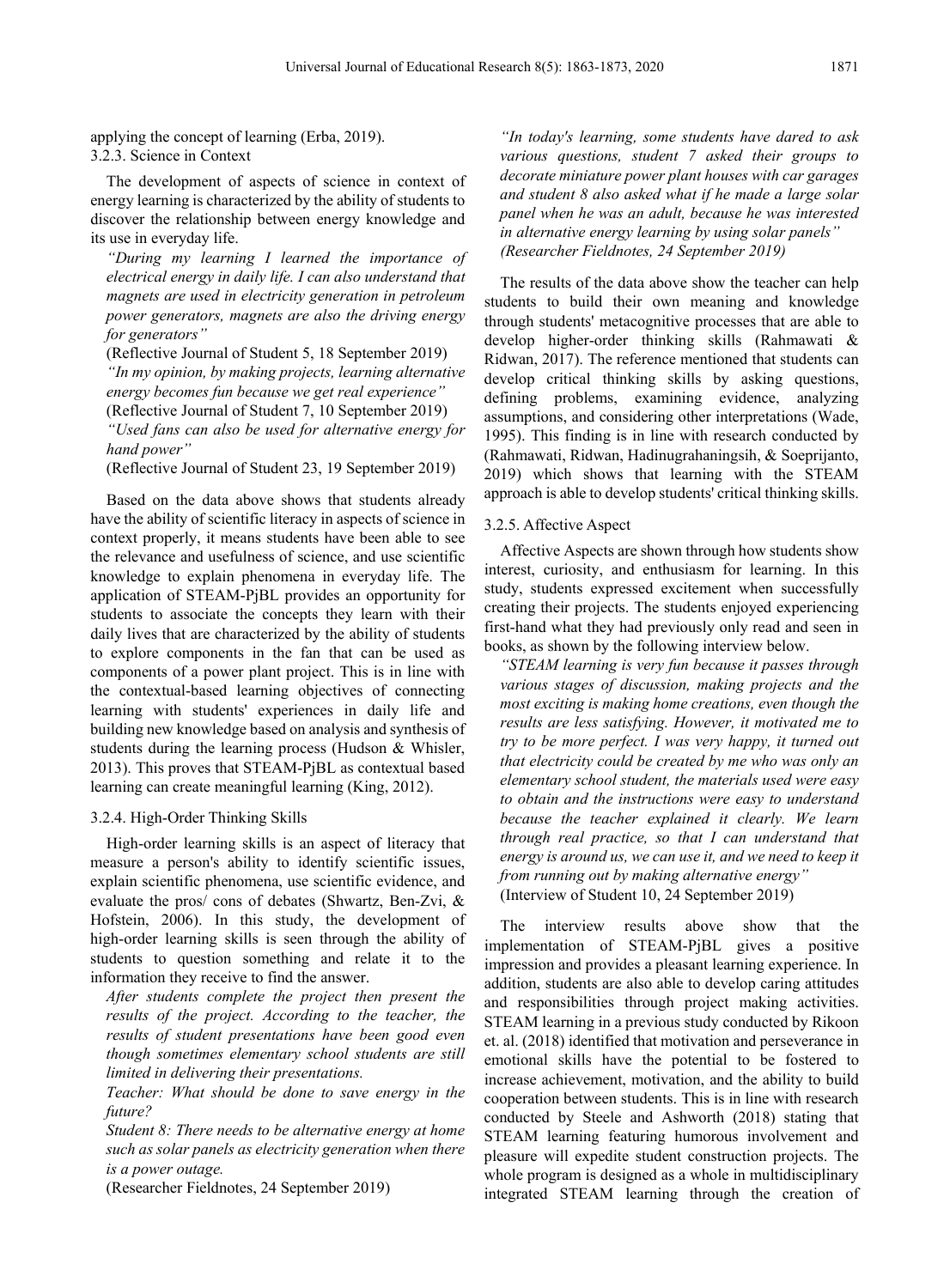creative products that have a positive impact on learning; this has an effect on student persistence in making products cognitive and affective domains of elementary school students (Choi & Hong 2013). This is in line with research by Majid and Rohaeti (2018) which shows that contextual based learning is effective in developing positive attitudes of students.

# **4. Conclusions**

The results of the study show that the STEAM-PjBL approach can be applied in elementary school level science learning to develop student scientific literacy. The results showed that the majority of students had reached the competent level. This indicates that students have been able to see the relevance of the importance of scientific knowledge to explain the phenomena they encounter in everyday life (science in context aspect). Analysis on general scientific ideas aspect shows that students' curiosity increases and students are able to make simple scientific investigations. In learning, students have dared to ask questions and have the ability to find relevant and credible information to obtain answers (high-order learning skills aspect). The application of STEAM-PJBL in science learning gives a positive impression on students so that learning becomes more meaningful, students have also been able to develop various positive attitudes such as tolerance, responsibility, and concern for others and the environment (affective aspect). The challenges faced by researchers during the research are source and time management, project ideas that are appropriate to the topic of learning and the cognitive level of students, as well as student involvement in learning. In addition, the integration of STEAM-PjBL into learning encourages teachers to be able to innovate in organizing creative learning so students can increase learning motivation, provide meaningful learning, and provide opportunities for students to develop their scientific literacy.

# **Acknowledgments**

The authors thank Ministry of Education and Culture for Research Funding and SDN Aren Jaya XVIII Bekasi, West Java, Indonesia for the supports and collaboration.

# **REFERENCES**

- [1] Afriana, J., Permatasari, A., Fitriani, A. Penerapan Project Based Learning Terintegrasi STEM untuk Meningkatkan Literasi Sains Siswa ditinjau dari Gender, Jurnal Inovasi Pendidikan IPA, 202-212, 2016.
- [2] Ajayi, V. O. Science and Society, Faculty of Education,

Benue State University, Makurdi, 2018.

- [3] Bauer, J. R., Booth, A. E. Exploring potential cognitive foundations of scientific literacy in preschoolers: Causal reasoning and executive function, Early Childhood Research Quarterly, 46, 275-284, 2019.
- [4] Buchholz, B. A., Pyles, D. G. Scientific Literacy in the Wild: Using Multimodal Texts in and out of School, Reading Teacher, 72(1), 61–70, 2018.
- [5] Chen, Y. C. Using the Science Talk–Writing Heuristic to Build a New Era of Scientific Literacy, Reading Teacher, 73(1), 51-64, 2019.
- [6] Chen, C. H., Yang, Y. C. Revisiting the effects of project-based learning on students' academic achievement: A meta-analysis investigating moderators, Educational Research Review, 26, 71–81, 2019.
- [7] Choi, Y., Hong, S. H. The Development and Application Effects of STEAM Program About World of Small Organisms' Unit in Elementary Science, Elementary Science Education, 32 (3), 361- 377, 2013.
- [8] Çoker, B., Çatlioğlu, H., Birgin, O. Conceptions of students about renewable energy sources: A need to teach based on contextual approaches, Procedia - Social and Behavioral Sciences, 2(2), 1488–1492, 2010.
- [9] Davies, D., Jindal-Snape, D., Collier, C., Digby, R., Hay, P., Howe, A. Creative learning environments in education—A systematic literature review, Thinking Skills and Creativity, 8, 80–91, 2013.
- [10] Erba, M. D. Policy Considerations for STEAM Education, Education Commision of the States, United States, 2019.
- [11] Hudson, C. C., Whisler, V. R. Contextual Teaching and Learning for Practitioners, Systemics, Cybernetics, and Informatics, 54-58, 2013.
- [12] King, D. New perspectives on context-based chemistry education: using a dialectical sociocultural approach to view teaching and learning, Studies in Science Education, 51-87, 2012.
- [13] Laboy-Rush, D. Integrated STEM education through project-based learning, Portland, http://www.learning.com, 2010.
- [14] Majid, A. N., Rohaeti, E. The Effect of Context-Based Chemistry Learning on Student Achievement and Attitude, American Journal on Educational Research, 836-839, 2018.
- [15] Merritt, E. G. Bowers, N., Rimm-Kaufman, S. E. Making connections: Elementary students' ideas about electricity and energy resource, Renewable Energy, Elsevier, 138(C), 1078-1086, 2019.
- [16] Miles & Huberman. Qualitative Data Analysis: An Expanded Sourcebook, Sage Publication, Newyork, 1992.
- [17] Murcia, K. Science for the 21st century: Teaching for scientific literacy in the primary classroom, Teaching Science, 1-16, 2007.
- [18] National Research Council (NRC). A Framework for K-12 Science Education: Practices, Crosscutting Concepts, and Core Ideas, National Academies Press, Washington DC,